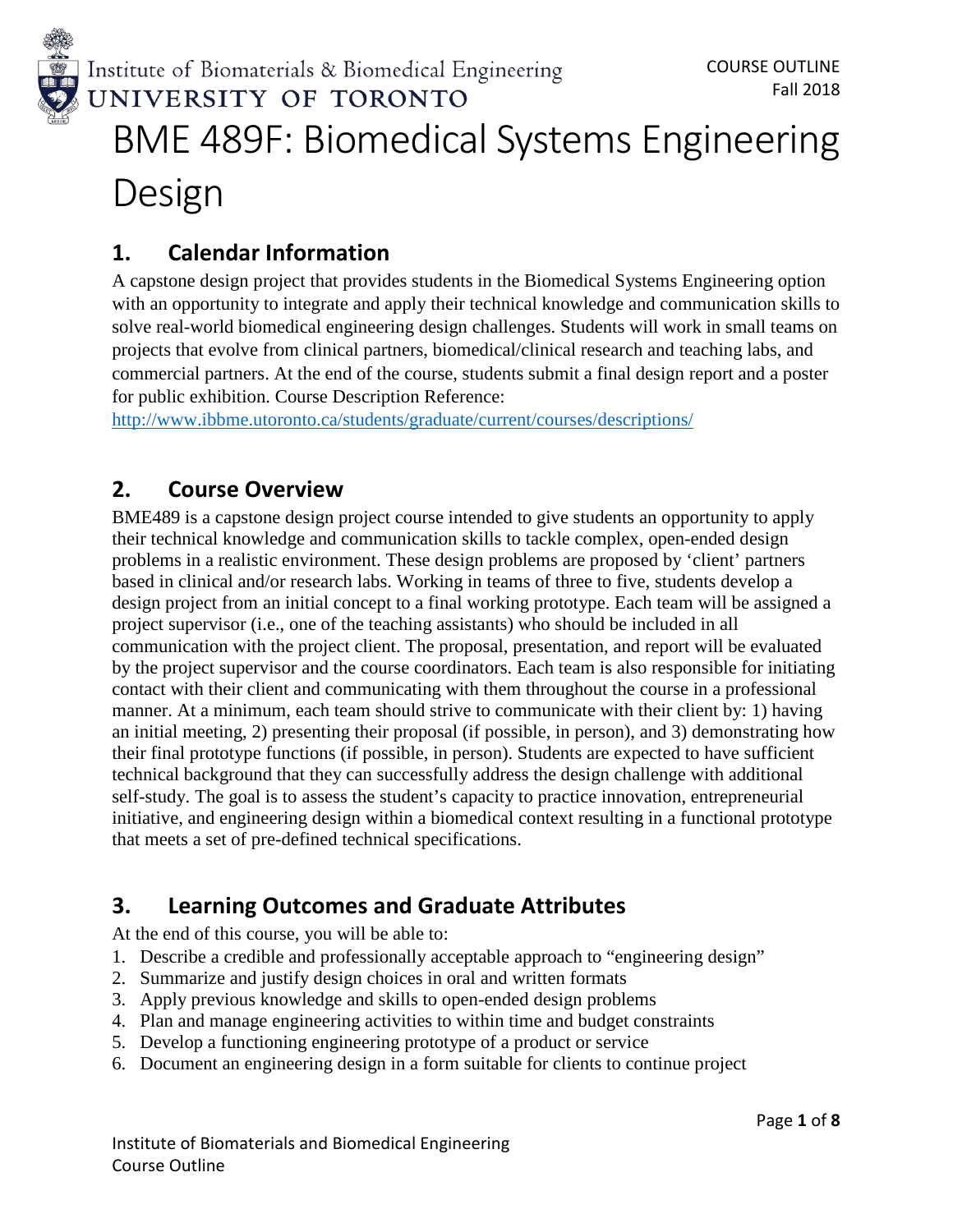

### **4. Timetable**

| <b>Section</b> | Day of the<br><b>Week</b> | <b>Start</b><br><b>Time</b> | <b>Duration</b><br>(Minutes) | <b>Location</b> |
|----------------|---------------------------|-----------------------------|------------------------------|-----------------|
| Practicum      | Monday                    | 09:00                       | 180                          | MB78/64         |
| Lecture        | Tuesday                   | 16:00                       | 60                           | MY360           |
| Tutorial       | Tuesday                   | 17:00                       | 60                           | MY360           |

Office Hours:<https://calendly.com/chris-bouwmeester/fall2018-office-hours>

### **5. Teaching Team**

**Instructors** 

| <b>Name</b>              | Phone            | <b>Office</b> | Email                                 |
|--------------------------|------------------|---------------|---------------------------------------|
| <b>Chris Bouwmeester</b> | $(416)$ 978-3702 | <b>MB321A</b> | $\vert$ chris.bouwmeester@utoronto.ca |

Prof. Bouwmeester is be the main point of contact for students and is responsible for evaluating and providing feedback (focused on the design process) to students.

#### Innovation, Hammers & Nails Liaison Officer

| <b>Name</b>    | Phone            | <b>Office</b>      | Email                  |
|----------------|------------------|--------------------|------------------------|
| Dr. Vito Forte | $(416)$ 813-6846 | 6278A              | vito.forte@sickkids.ca |
|                |                  | <b>Burton Wing</b> |                        |

Dr. Forte is the Innovation, Hammers & Nails liaison and his primary role is connecting clients at SickKids with your team. In this role he may attend some SickKids client meetings. He will also give feedback from a clinical perspective at the progress and final presentations.

### Teaching Assistants – Project Supervisors

| <b>Name</b>    | <b>Phone</b> | <b>Office</b> | <b>Email</b>                    |
|----------------|--------------|---------------|---------------------------------|
| Arushri Swarup |              |               | arushri.swarup@mail.utoronto.ca |
| Karly Franz    |              |               | karly.franz@mail.utoronto.ca    |

Ms. Swarup and Ms. Franz will be available to individual teams as they will be present in the design studio to help you with technical aspects of your design projects. In their role as project supervisor they will be linked with individual teams and be the first person that students should turn to for help. In this way they are a bridge between the course instructors and the individual teams. As such, they will attend all of your team meetings to monitor how well individuals are functioning as part of a team and provide evaluations of your team engagement as well as written and oral deliverables.

### Communication Instructor

| Name        | <b>Phone</b> | <b>Office</b> | Email                |
|-------------|--------------|---------------|----------------------|
| Nikita Dawe |              |               | nikita.dawe@mail. 11 |

Ms. Dawe will provide support and feedback regarding your written and oral communications. She will provide feedback on your engineering communication specifically for the project proposal to enable your improvement for the final report. She will also give you feedback on a practice oral presentation before your final presentation to clients and your fellow students.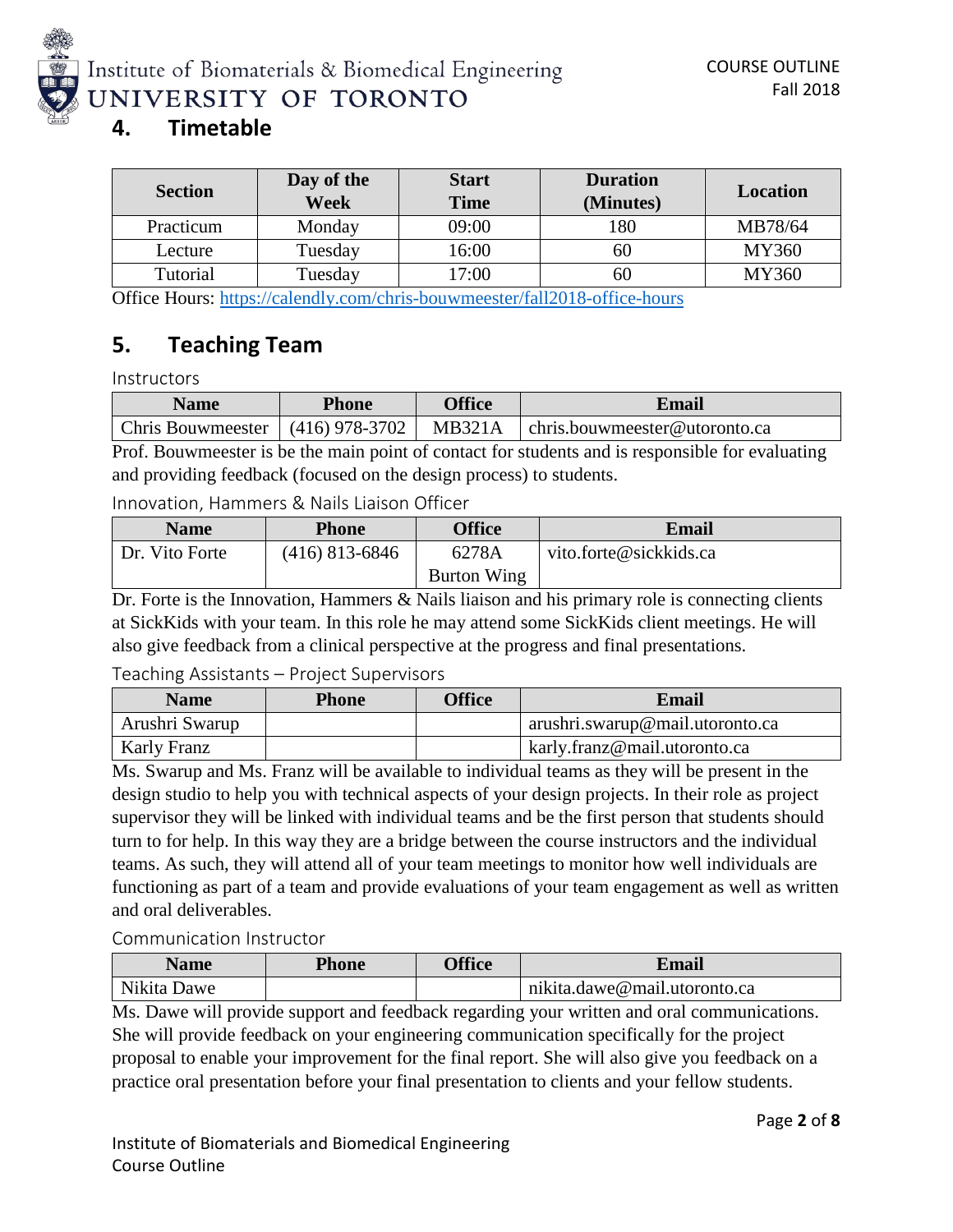

## **6. Final Grade Determination**

The final grade in this course will be based on the following components:

| <b>Component</b>                                            | Learning<br><b>Outcome</b> (s)<br><b>Evaluated</b> | <b>Due Date</b> | Weight     |
|-------------------------------------------------------------|----------------------------------------------------|-----------------|------------|
| Progress presentations (individual)                         | 1, 2, 6                                            | See schedule    | 5<br>%     |
| Project proposal (team)                                     | $1 - 7, 9$                                         | Oct16           | 20<br>%    |
| Design review with client (team)                            | 2                                                  | Nov. $6$        | 5<br>$\%$  |
| Final presentation (team/individual)                        | 1, 2, 6                                            | Dec 4           | 15<br>%    |
| Final report (team)                                         | $1 - 9$                                            | Dec 5           | 30<br>%    |
| Design Portfolio (individual)                               | $1 - 3, 5, 6$                                      | Dec 5           | 15<br>$\%$ |
| <b>Progress Documentation</b><br>[Client and Team meetings] | $1 - 9$                                            | See schedule    | 10<br>$\%$ |

**Total:** 100 %

### **7. Deliverables**

All written submissions must be received by 11:59 PM on the date listed. Additional details related to each deliverable are given in guideline documents posted in the submission section in Quercus.

### Progress Presentations

Your attendance is mandatory for all progress report dates and absences may result in less than full marks. Each individual must present a 3-minute update to show their progress followed by questions posed by the teaching team. Every member of each team must present at least once and if there is a team of 4, one person must present twice. As an individual presenter, your goal is to present your progress clearly and succinctly (if there was no progress, the presenter will discuss the technical hurdles encountered and the plan to overcome them). For the team, the goal is to monitor progress and to detect problems early and to get feedback from the teaching team and the other student teams. Each individual will receive full marks for presenting a progress report for their team and attending all other progress reports that they do not present personally.

### Project Proposal

The purpose of the proposal is to submit a document to the teaching team that: 1) defines the design problem, 2) proposes possible solutions and selects the most promising design, and 3)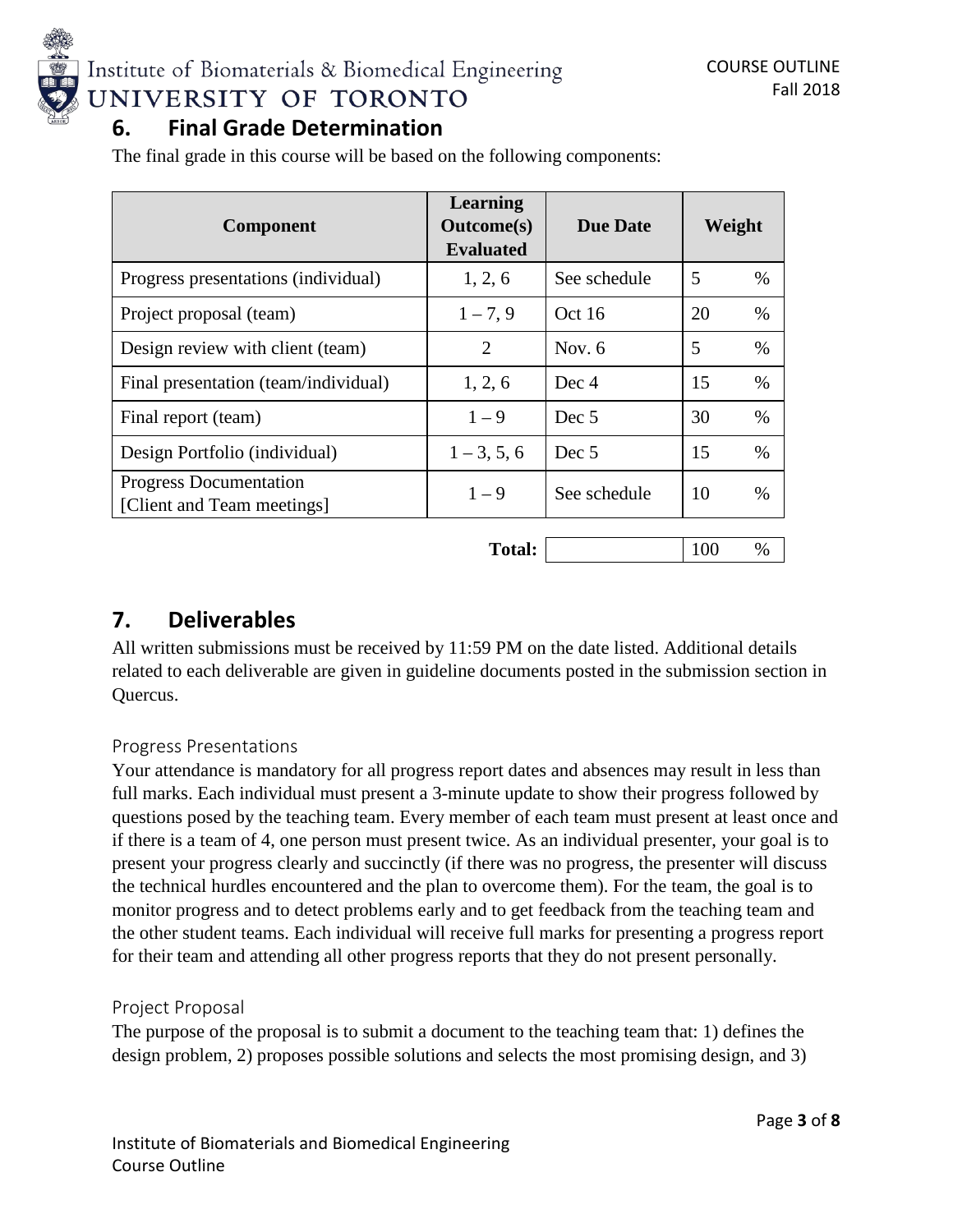

provides a plan to carry out the proposed solution. Please refer to *'Guidelines for Project Proposal'* (posted on Quercus) for more information.

You must also submit the proposal to your client and, if possible set, up a meeting with them to communicate your proposal clearly and succinctly.

### Design Review with Client

You must schedule a face-to-face meeting with your client soon after you submit your proposal document. In this meeting you should demonstrate your preliminary prototypes and discuss your proposal. The format is at the discretion of you and your client but you will be required to submit a written copy of the feedback provided to you by your client and a list of actions items that you can accomplish to address any deficiencies in your proposed design.

### Final Report

Your team must produce a final report that provides your client all the information they need to develop your project. While much of the project proposal can be reused, you are expected to incorporate feedback from your client, project supervisors, and fellow students to demonstrate you have iterated your original goals, ideas, concepts, designs, etc. Please refer to *'Guidelines for Project Report'* (posted on Quercus) for more information.

### Final Presentation

This is your major opportunity to demonstrate your prototype development process to the teaching team and your peers. The aim of this presentation is to demonstrate that you have created a solution works to your client (taking into consideration the context of this course) and describe the process you used to your project supervisors. It is highly recommended that you invite your client to the final presentations. If your client does cannot attend in person, it is expected that you will schedule a time with your client to present your prototype and project face-to-face. Please refer to *'Guidelines for Project Presentations'* (posted on Quercus) for more information.

### Design Portfolio

The purpose of the design portfolio is to showcase your knowledge, abilities, and experiences in this course. This artifact will document the work you have done individually or in collaboration with your teammates. Relevant material may include: brainstorming outcomes, doodles, sketches, drawings, interview transcripts, video observations, test results, etc. While it is expected that there will be overlap between teammates using similar content, each individual's portfolio must be a reflection of your individual experiences and narrative. The artifacts you include in your portfolio require context. At the highest level, this can include a statement of design approach, where you may outline your personal priorities and values as they relate to engineering design (e.g., sustainability, human factors, etc.)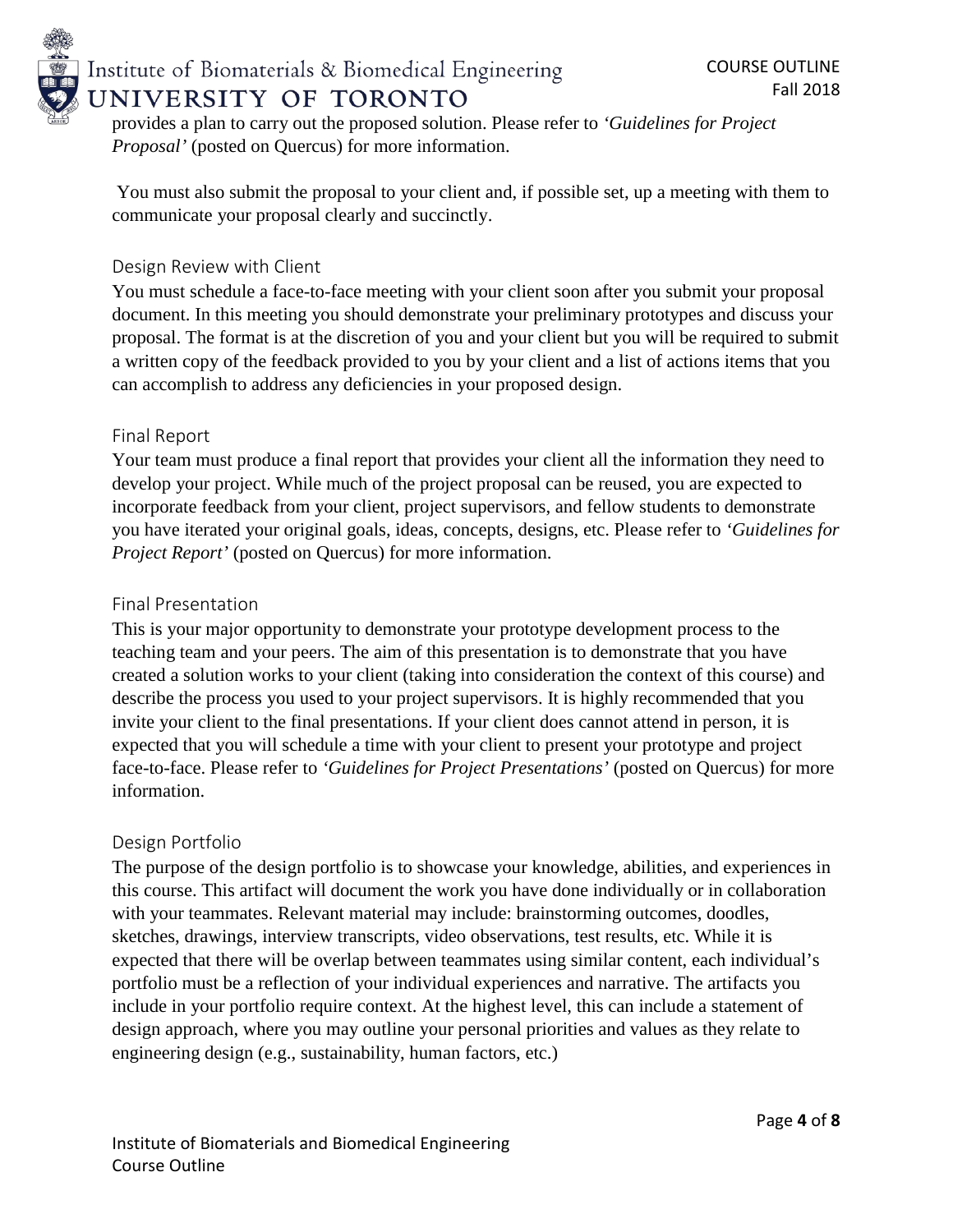

### Progress Documentation

You are expected to engage with your client and project supervisor in a professional manner in all aspects of communication. Each team is responsible for setting up meetings with their client and be responsible for conducting and documenting team meetings. The minimum expectation is that every client meeting and team meeting (scheduled during tutorials) is recorded. After each week there is a team meeting scheduled during tutorials you must submit your complete collection of meeting documentation to that date  $-$  i.e., your final submission should be a collection of a meeting documentation that occurred during the whole semester. You have the freedom to choose your format or platform for meeting documentation but it must be submitted electronically. Best practice is to distribute an agenda prior to a meeting and record all feedback and agreements made during meetings. Please refer to *'Guidelines for Meeting Documentation'* (posted on Quercus) for more information on professional meeting documentation.

### **8. Textbook**

There are no formal textbooks for this course. However, you may find the Biodesign textbook and the large amount of online resources [\(http://ebiodesign.org/\)](http://ebiodesign.org/) helpful. You may also find other design textbooks listed below are helpful to you during the design process.

| Title         | Biodesign – The Process of Innovating Medical Technologies |
|---------------|------------------------------------------------------------|
| Author(s)     | Yock, Zenios, Makower, Brinton, Kumar, Watkins, Denend     |
| Edition, Year | 2nd Edition $(2015)$                                       |
| Publisher     | <b>Cambridge University Press</b>                          |

| Title         | The Mechanical Design Process |
|---------------|-------------------------------|
| Author(s)     | <b>Ullman</b>                 |
| Edition, Year | 5th $(2016)$                  |
| Publisher     | McGraw Hill                   |

| Title         | Designing Engineers – An Introductory Text     |
|---------------|------------------------------------------------|
| Author(s)     | McCahan, Anderson, Kortschot, Weiss, Woodhouse |
| Edition, Year | $1st$ (2015)                                   |
| Publisher     | Wiley                                          |

## **9. Course Policies**

### Accommodations for Disabilities

Students with diverse learning styles and needs are welcome in this course. In particular, if you have a disability and/or health consideration that may require accommodations, please feel free to approach me and/or Accessibility Services at (416) 978-8060 (accessibility.utoronto.ca).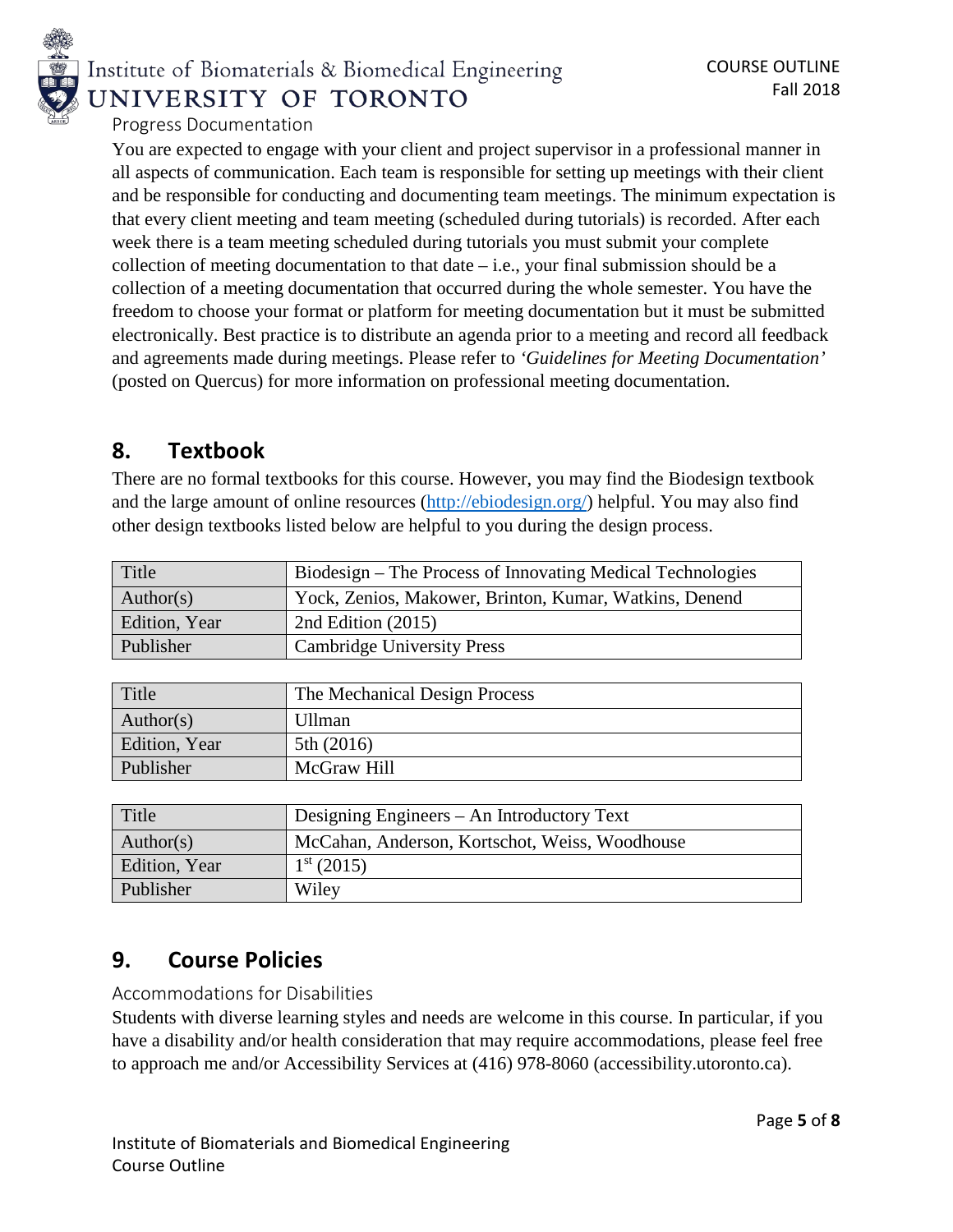

### Lateness Policy

Graded assignments received later than the due date posted will be awarded a 10% deduction compounded for every day that the submission is late. Exceptions may be accommodated for valid reasons (such as severe illness or compassionate grounds), that are out of a student's control, and may be considered if supported by written documentation. Examples of invalid reasons would include situations where Quercus submissions were not executed properly by a student, or a student forgot the deadline.

#### Attendance Policy

While no notification of your absence is necessary for the course instructor, if you are absent, you will be responsible for gathering the information you need from your peers or communicating with your project supervisor or team members. In the case of the progress presentation that you must deliver, you should coordinate with you team to ensure you will be able to present. If you have a time conflict with one of the mandatory progress report dates that cannot be avoided (e.g., religious obligation) you must notify the instructor beforehand to make possible alternative arrangements.

### Online Communication Policy

All course-related questions should be posted in the "Course  $Q & A$ " discussion. If you have a question you should: 1) check the syllabus or guidelines for your answer, 2) check the Course Q & A discussion to see if your question has already been answered, or 3) ask a peer directly. Every attempt will be made to respond within 3 business days to posts that need the attention of the corresponding TA. If necessary, you may email the corresponding TA (or instructor, if absolutely necessary) regarding personal issues that may impact this course. BME489 must be used at the beginning of the subject line to ensure prompt response to emails. Every attempt will be made to responded to emails within 3 business days.

### Academic Integrity Message

Plagiarism is taken very seriously and as per the code of behaviour on academic matters: "it is the students' responsibility to know what constitutes an academic offense". As per University of Toronto guidelines: "You need to integrate your acknowledgements into what you're saying. Give the reference as soon as you've mentioned the idea you're using, not just at the end of the paragraph. It's often a good idea to name the authors ("X says" and "Y argues against X,") and then indicate your own stand ("A more inclusive perspective, however, … ")". Specific instructions on bibliography formats will be given in assignment guideline documents but as a general rule; it is not acceptable to rely on Wikipedia or Google rather than library resources. For more information, please see (www.writing.utoronto.ca/advice/using-sources/how-not-toplagiarize) for a practical guide and the following links for more information on University of Toronto policies: [\(http://academicintegrity.utoronto.ca/\)](http://academicintegrity.utoronto.ca/) [\(http://www.governingcouncil.utoronto.ca/Assets/Governing+Council+Digital+Assets/Policies/P](http://www.governingcouncil.utoronto.ca/Assets/Governing+Council+Digital+Assets/Policies/PDF/ppjun011995.pdf) [DF/ppjun011995.pdf\)](http://www.governingcouncil.utoronto.ca/Assets/Governing+Council+Digital+Assets/Policies/PDF/ppjun011995.pdf).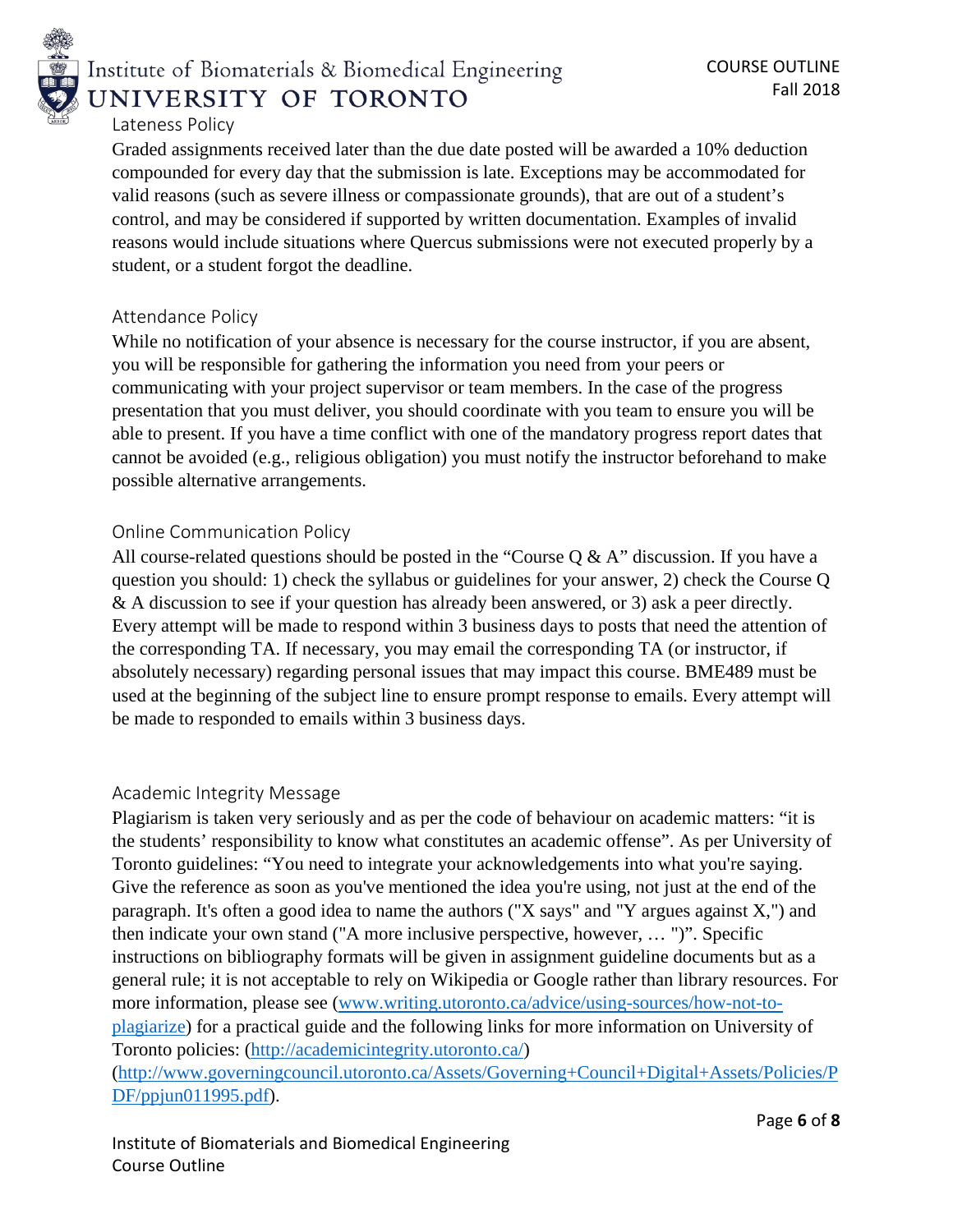

## **10. Additional Course Information**

### Project Pitch Night: Sept 11; 16:00 – 18:00, MY360

Project clients will present their projects during an interactive event where you are encouraged to ask questions to help your team choose your project. Potential clients will present their projects and answer questions. Brief project descriptions will be posted in advance to enable you to come prepared with questions for particular projects you are interested in selecting.

### Project Selection / Client Matching

After the completion of the pitch night, each team will select their top 3 project preferences. A short 1 sentence description should be given with your #1 choice that answers the question: "Why is your team the best match for this project?" Every effort will be made to match every team with their top choice. However, an equal distribution of projects amongst clients and a team's answer to the above question may also be considered to match each team with a client.

### Grading

Final grades of the project proposal and final report and presentation will be determined with a consensus of the teaching team. Clients will only evaluate your project holistically as a part of the design review and final presentation.

### Project budget

Up to \$500/team is provided to each team. An itemized budget will be included with the proposal and will need to be approved by the project supervisor before funds greater than \$100 are reimbursed. Additional funds (up to \$1000 total) may be approved if a strong justification is made to the course coordinator. Teams requesting extra funds will need to write a one-page grant application justifying the need for the additional funds.

### Design Studio

**IBBME safety policy requires that all students take part in safety training prior to using the Design Studio**. This has been scheduled for September 10, in two blocks of time to accommodate all students. You must register in advance for one of the time slots. If students do NOT pass the safety test, they will be given one additional opportunity to rewrite and pass the test. The Design Studio introduction, safety presentation, and quiz should only take 30 minutes. A teaching assistant will be available every week during practicum time to answer questions or help you with your projects. The design studio will only be available during practicum time (i.e., Mondays from  $9 - 12$ ) but you may also be able to connect with the design studio facility at the Myhal Centre to work on your project outside of this time.